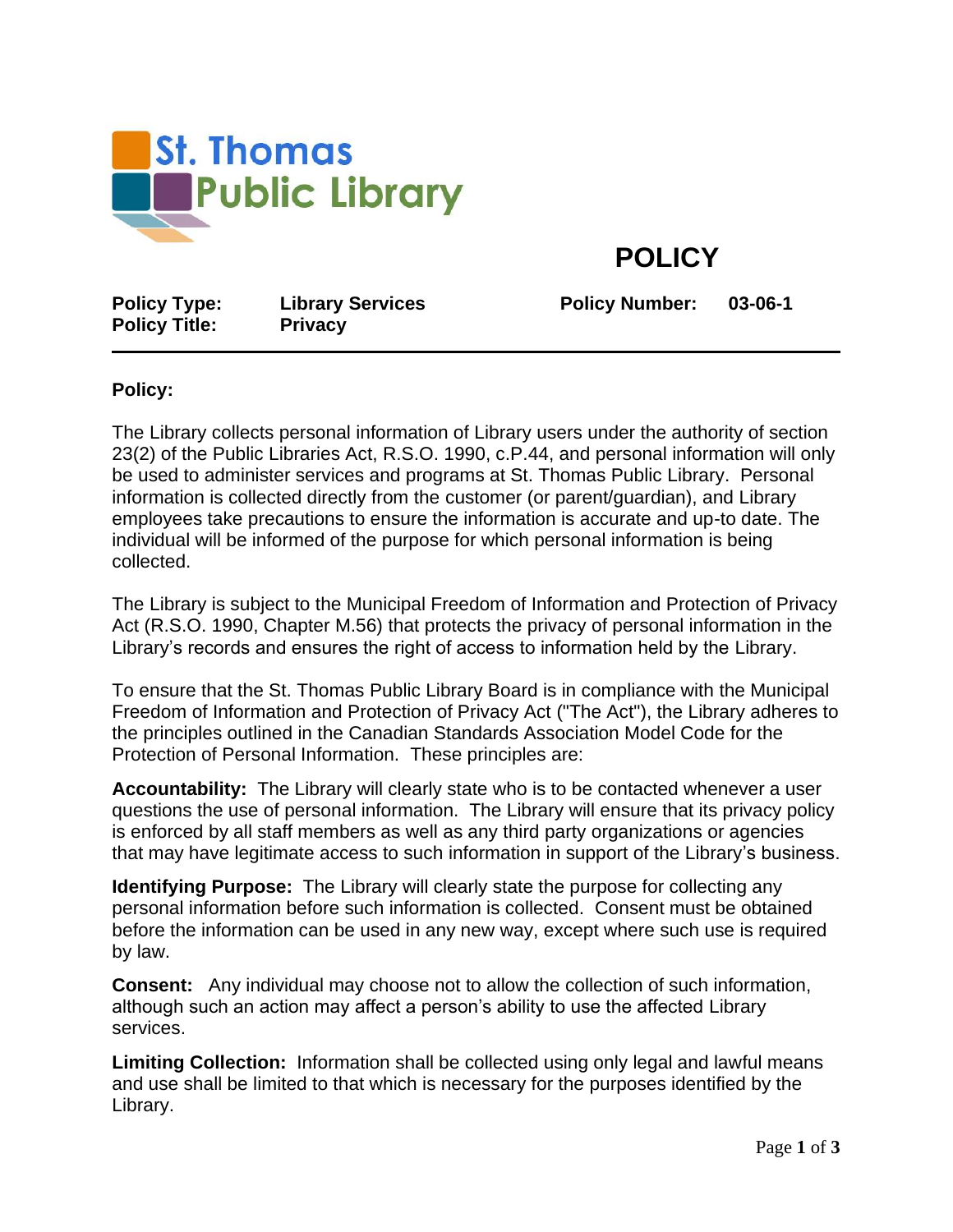**Use, Disclosure and Retention:** Personal information shall not be used or disclosed for purposes other than that for which it was collected, except with the consent of the individual or as required by law. Personal addresses and phone numbers that are collected by St. Thomas Public Library will not be given or sold to other organizations. Information may be shared with agencies or companies working within the scope of their duties on behalf of the Library. The Library shall ensure that such agencies or companies abide by the Library's policy. Personal information shall be retained only for the period of time required to fulfill the purposes for which it was collected.

**Accuracy:** Personal information shall be as accurate, complete and as up-to-date as is necessary to fulfill the purpose for which it is collected. Individuals may challenge the accuracy of their personal information.

**Safeguards:** Personal information shall be protected by safeguards that are appropriate for the sensitivity of the information collected.

**Openness:** The Library shall answer any individual's questions about the uses of specific information and about specific practices, ensuring that practices abide by this policy.

**Access:** The Library shall allow users to see personal information about themselves. Library staff must provide loan information about a child less than 16 years of age to that child's parent or guardian. Library staff must also honour court orders issued by a judge that require the release of personal information. With approval of the Chief Librarian/CEO, Library staff may also disclose personal information in compassionate circumstances, to facilitate contact with the next of kin or a friend of an individual who is injured, ill or deceased. As required by the Act, the annual statistics report on requests and disclosures will be completed for the Information and Privacy Commissioner of Ontario, and results will be reported to the Board.

**Challenging Compliance:** Any Library users who feel their privacy has not been protected may challenge Library practices through the Chief Librarian/CEO. A Library user who, after such a challenge, is not satisfied with the result, may appeal to the Library Board, maintaining either that the current policy has been violated or that the current policy needs to be changed in order to address a perceived issue.

St. Thomas Public Library does not host the Patron Database locally. It is hosted by a third party under contract with London Public Library. Every effort has been made to ensure that while data is outside of St. Thomas Public Library control it is nonetheless secured by any such third party contractor entrusted with same. These measures include physical security of the premises and Firewall and Authentication routines in place at the hosting site. St. Thomas Public Library makes no warranty and accepts no liability as to the actions of any third party named in this document.

St. Thomas Public Library will surrender no information unless required by law to do so, or if it becomes necessary within the framework of an action taken by the Library to enforce the Library's policies or protect its legal rights.